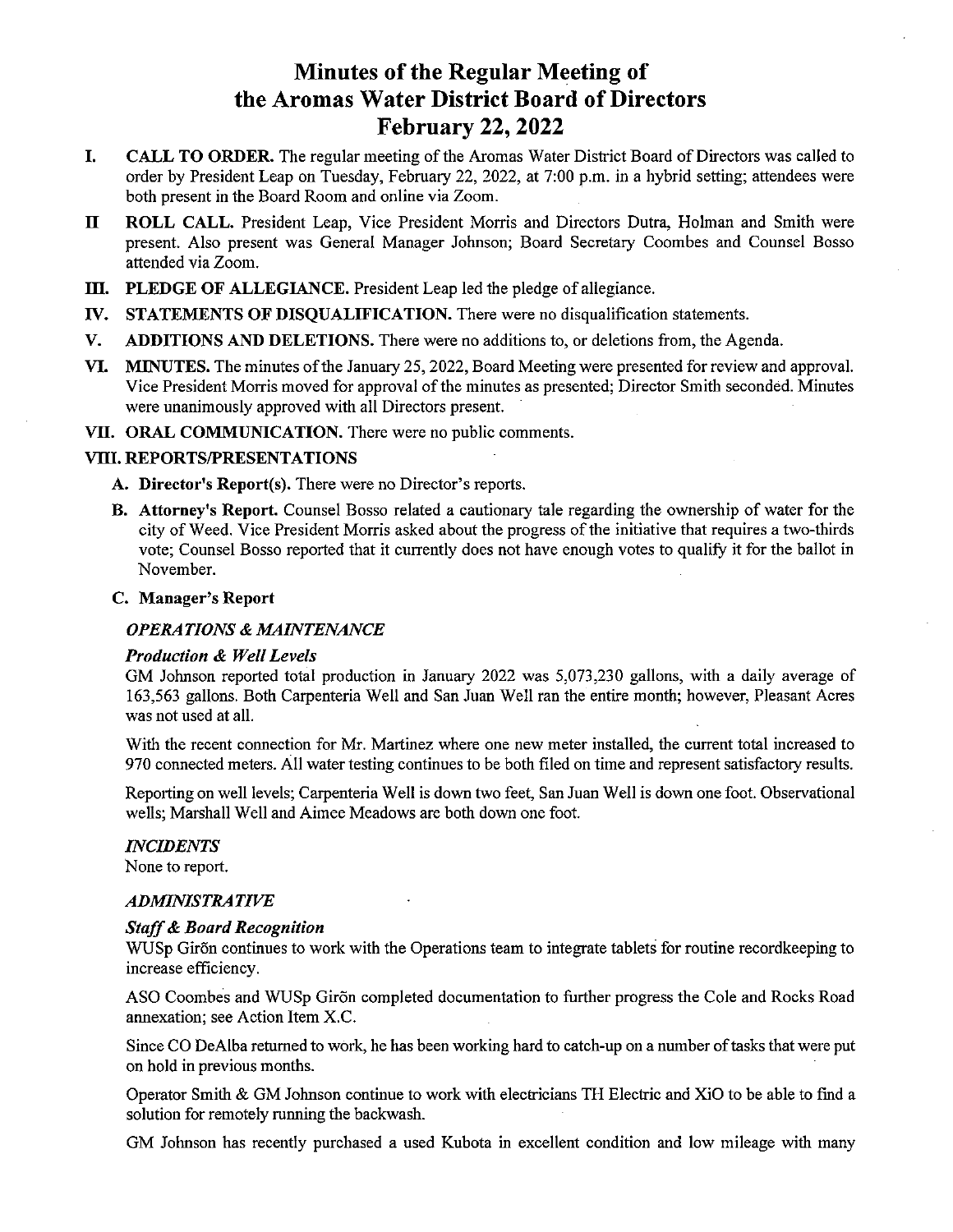additional features installed by the previous owner.

He is also working with Allterra Solar to prepare for the solar power and battery backup system installation at the District office.

The Ad-Hoc Infrastructure and Finance Committee met in January to review the fmancial advisor proposals and unanimously selected one of the three; after Counsel Bosso reviewed the proposal the successful candidate was notified.

#### Conservation & Rainfall

Since the start of the rainfall year on October 1, 2021, at total of 14.48 inches of precipitation have been recorded by the rain gauge at Chittenden pass, with none falling so far in February 2022.

# PROJECTS

# Orchard Hill Road proposed annexation progress

GM Johnson met with the new contact for the Orchard Hill group, [Eric Lieu] who had <sup>a</sup> number of questions, some of which are engineering questions and MNS are currently reviewing these, which may result in additional costs to be passed to the Orchard Hill group.

#### Cole Road & Rocks Road Annexation Project

A Resolution for the Categorical Exemption is Action Item X.C later in this meeting. Providing this is adopted, the application for LAFCo will begin.

#### New Water Source — Marshall Well Project

GM Johnson will present an update in Action Item X.B later in this meeting.

Correspondence: GM Johnson responded to Director Dutra's enquiry regarding the email from Mr. Mu of Oakridge Drive regarding erosion that occurs in wet weather when the District trucks are parked offroad there; Mr. Mu has suggested alternate parking locations.

GM Johnson also called the Board's attention to the last letter on the list written to the insurance company of the vehicle which destroyed the Fire Hydrant last October to express the urgency for the recompense of the repair costs in full.

# IX. CONSENT CALENDAR

A. Consider adopting Resolution 2022-02 authorizing the continuation of hybrid/remote teleconferencing meetings pursuant to AB 361

Vice President Morris moved to adopt Resolution 2022-02 as presented; seconded by Director Holman. The Resolution was unanimously adopted, by roll-call vote, with all Directors present.

# X ACTION ITEMS

# A. Consider reviewing the Board Policy Manual 2020

The biennial review of the Board Policy Manual was performed and, other than <sup>a</sup> small correction suggested by Counsel Bosso, there were no other changes.

Vice President Morris moved to adopt the updated Policy Manual with the minor changes requested by Vice President Morris and Counsel Bosso; seconded by Director Smith. The updated Policy Manual was unanimously adopted with all Directors present.

#### B. Consider receiving a progress report on the Marshall Well project

MNS is still working on the preliminary engineering report, with the help of subcontractors. Luhdorf and Scalmanini objected to some of the wording in the contract, however, with some clarification from GM Johnson, this appears to have been resolved. The two submittals from the Municipal Advisors were reviewed by the Infrastructure and Finance Committee and one was chosen and the engagement contract will shortly be signed.

The update was received by consensus.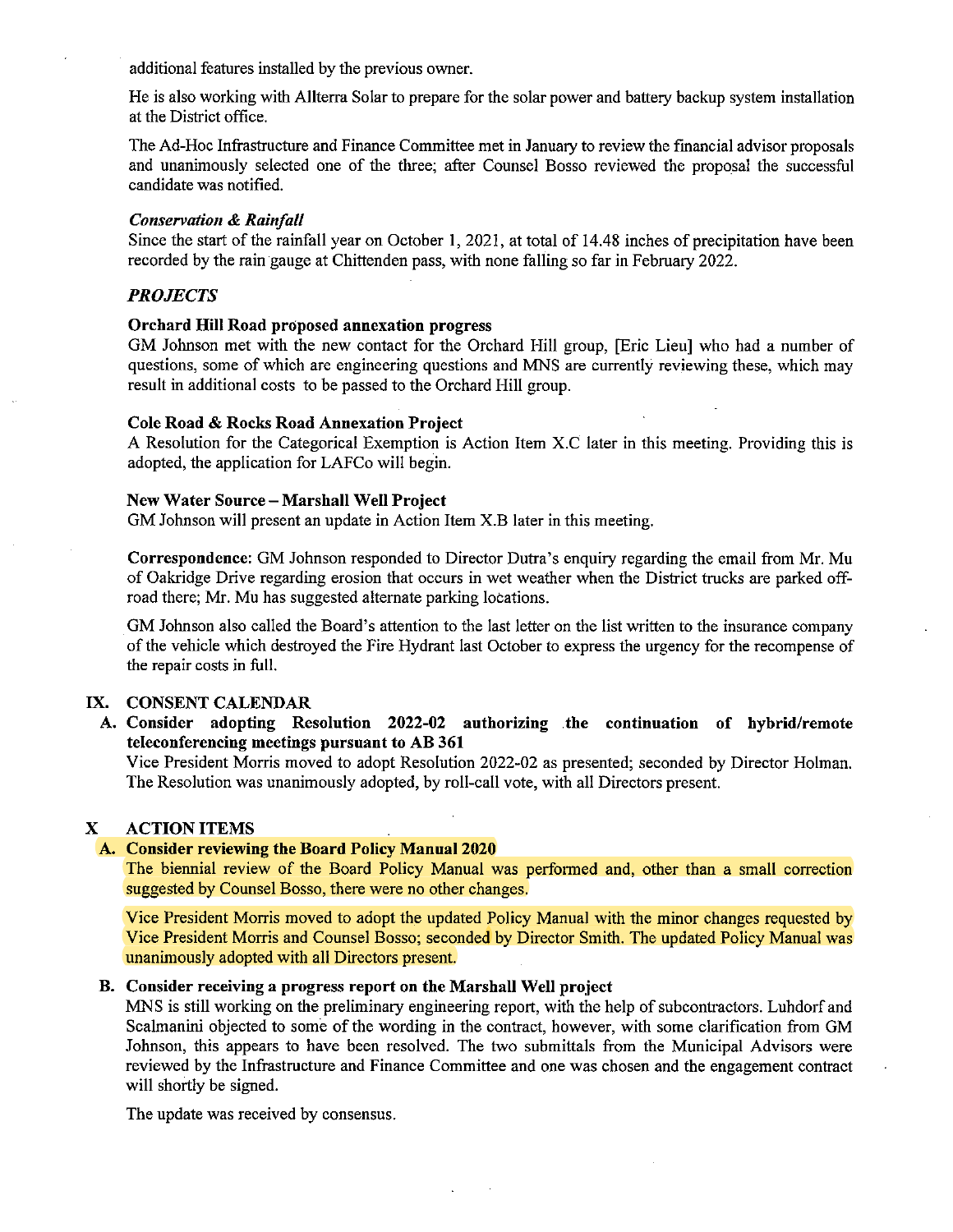# C. Consider adopting the Resolution 2022-03 certifying a Categorical Exemption for the annexation of 27 Cole Road and 6 Rocks Road parcels into the Aromas Water District boundary

Since PVWMA approved the application for annexation for these 33 parcels in January, prior to the application to LAFCo, the environmental documentation is the next step in the process. As the District is the applicant, the survey and LAFCo fees will initially be paid by the District; recompense for this will be calculated and may be proportionately charged as Administrative Fees per customer connection, with one connection per parcel.

Vice President Morris asked whether PVWMA had any concerns about any ofthe undeveloped parcels, to which GM Johnson confirmed there had been no comment. Director Smith asked if the bigger parcels were divided, could each division request <sup>a</sup> connection; GM Johnson confirmed that they could, but those will be considered individually if/when this occurs in the future.

Director Holman moved to adopt Resolution 2022-03 as presented; seconded by Director Dutra. Adoption of Resolution 2022-03 was unanimously adopted with all Directors present.

# D. Financial Reports for the Month of January 2022

Total Assets / Liabilities & Equity are \$10,940,723.13, of which Total Current Assets are \$4,959,084.29, and Total Fixed Assets are \$5,832,518.84. In Liabilities, the Total Current Liabilities are \$234,838.70 and Total Liabilities are \$4,161,598.68.

In the P&L Report, Water Revenue for January was \$83,093.55. Total Expenditures were \$104,326.62 between January 19 to February 16, 2022.

On the graphical representation of the Financials, when compared to the current budget there is a  $+0.5\%$ difference for YTD Revenue and -3.1% difference for YTD Expenditures.

Director Smith moved to adopt the Financial Reports as presented; seconded by Vice President Morris. The fmancial reports were unanimously adopted with all Directors present.

X. FUTURE MEETINGS & AGENDA ITEMS. The next meeting date will be on Tuesday, March 22, 2022 and will be the same hybrid format as this meeting. Topics will include the GM Evaluation.

#### XI. ADJOURN TO CLOSED SESSION at 8:00pm.

Discussion of the potential acquisition of real property APN: 267-102-003-000 in Monterey County. The reporting out of the closed session will be given at the Board Meeting in March

# XII. RETURN TO OPEN SESSION.

XIII. ADJOURNMENT. President Leap adjourned the meeting at 8:40pm until Tuesday, March 22, 2022.

| Read and approved by: | Jara Surts          | Attest: - Seul Corusel          |
|-----------------------|---------------------|---------------------------------|
|                       | President, Jim Leap | Board Secretary, Louise Coombes |
|                       |                     | Dota: Havely 23 2020            |

| DILVA ADUNES<br>Attest:         |  |  |
|---------------------------------|--|--|
| Board Secretary, Louise Coombes |  |  |
|                                 |  |  |

 $D$ ate:  $2.7$   $2.6$   $2.7$   $2.8$   $2.9$   $2.9$   $2.9$   $2.9$   $2.9$   $2.9$   $2.9$   $2.9$   $2.9$   $2.9$   $2.9$   $2.9$   $2.9$   $2.9$   $2.9$   $2.9$   $2.9$   $2.9$   $2.9$   $2.9$   $2.9$   $2.9$   $2.9$   $2.9$   $2.9$   $2.9$   $2.9$   $2.9$   $2.9$   $2.9$   $2.9$   $2.$